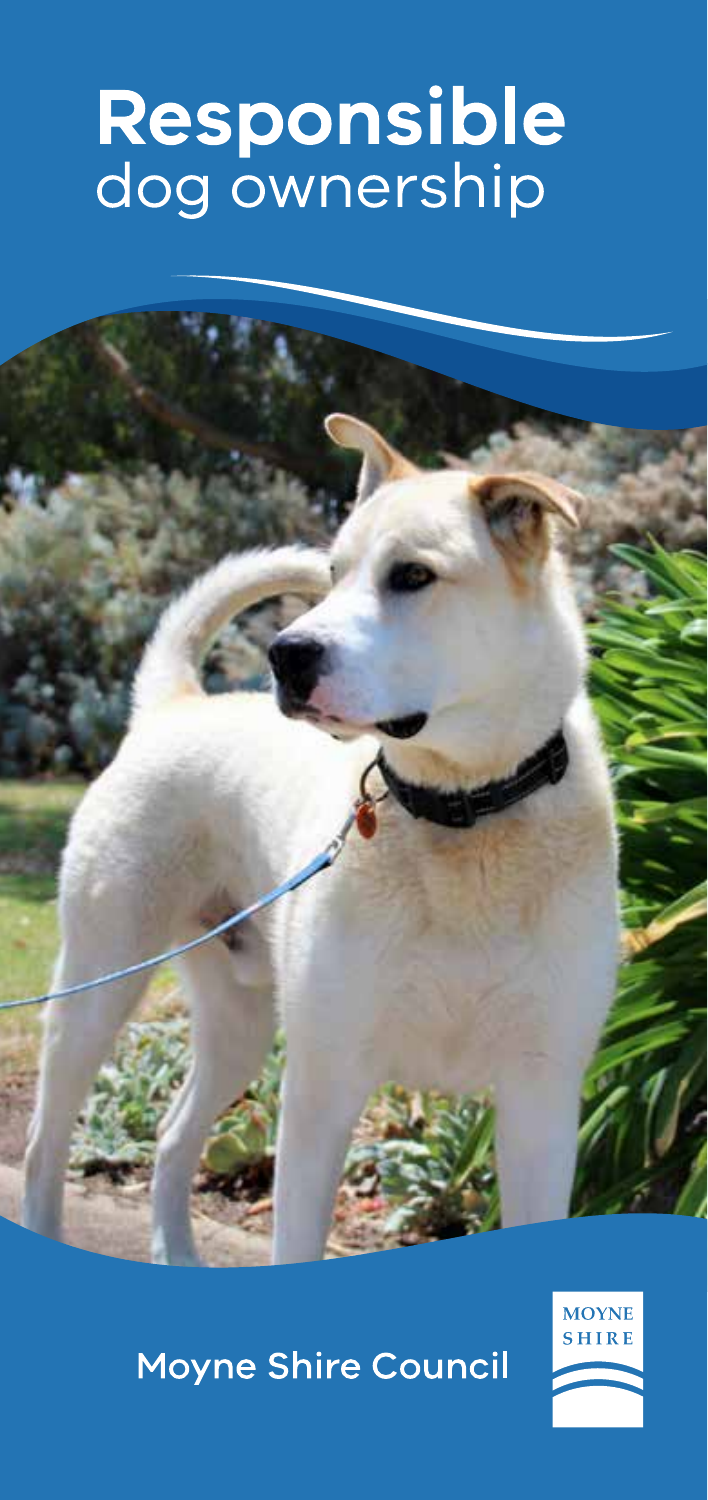### **Owning a dog is rewarding and fun, but it also carries responsibilities.**

If you have a dog and live in or visit Moyne Shire, there are certain laws you need to know about – this brochure explains those laws.

If you would like more information about responsible dog ownership, visit our website at www.moyne.vic.gov.au or call 1300 656 564.

#### **PROHIBITED AREAS**

Marked on maps in **RED Dogs are prohibited at all times**

#### Port Fairy

- Griffiths Island
- Sandy Cove Nature Reserve

#### **SEASONAL ON LEASH AREAS**

Marked on maps in **PINK**

**Dogs must be on-lead 1 December – 30 April inclusive**

#### Port Fairy

- Southcombe Caravan Park
- Gardens Oval

#### **HOODED PLOVER ON LEASH AREAS**

- Marked on map in **BLUE**

Dogs must be on-lead within 50m of marked Hooded Plover nest sites.

#### Port Fairy

Between Connolly Street and Anna Catherine Drive.









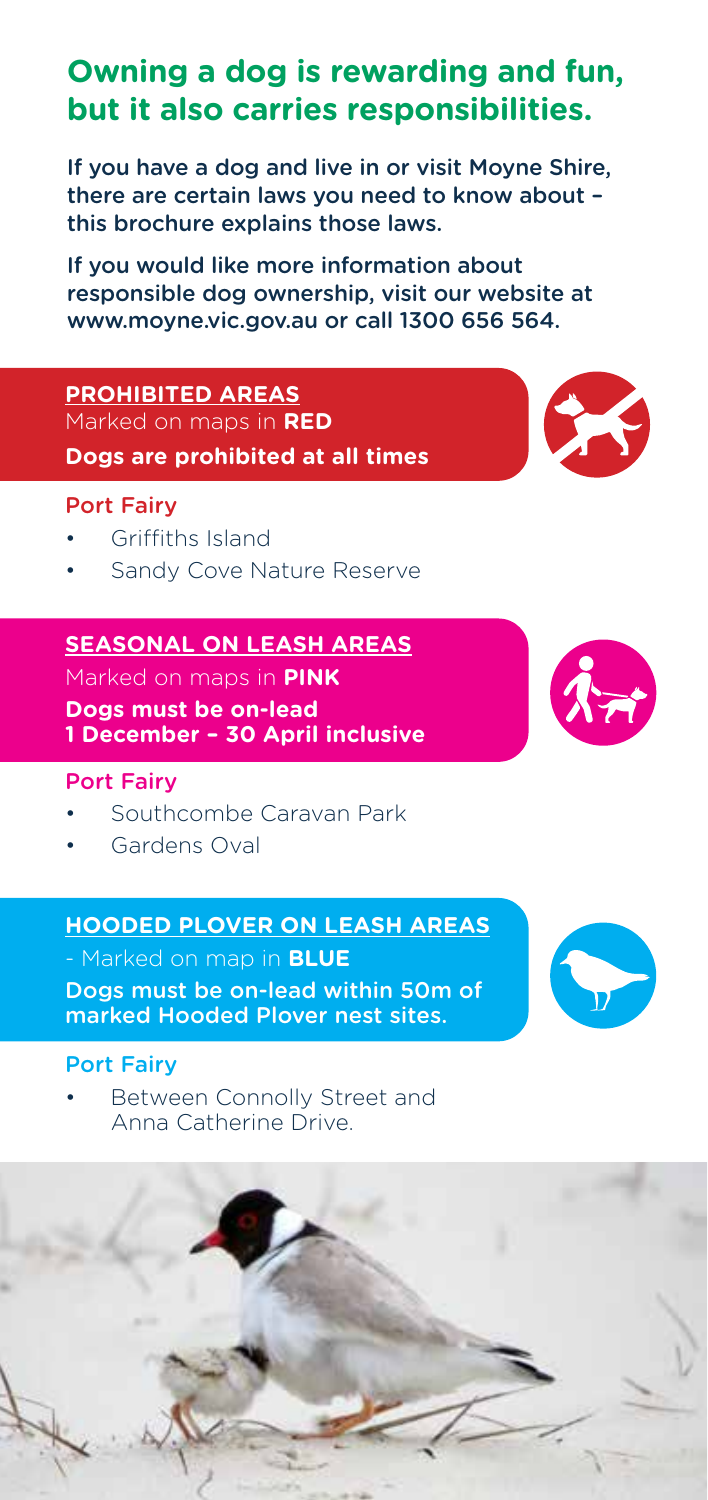#### **RESTRICTED AREAS**

#### Marked on maps in **ORANGE**

Killarney and Peterborough – Dogs are prohibited between 9am and 6pm every day during the period 1 December to Easter Monday inclusive.

Port Fairy – Dogs are prohibited between 9am and 6pm everyday during the period of 24 December to Easter Monday inclusive.

#### Killarney

The beach between the boat ramp and 200 metres west of the main carpark.

#### Peterborough

The beach between the bridge and the monument at the carpark south of Irvine Park.

#### Port Fairy

• The beach between South Beach carpark and Powling Street. The beach between Battery Lane and Connolly Street.

#### **ANIMAL LITTER PRESCRIBED AREAS**



Koroit – The area bounded by and including the Rail Trail between McVicar Street and Lumsdens Lane, McVicar Street, Lake Street, Lake View Road, Koroit-Port Fairy Road and Lumsden Lane.

Macarthur - The area bounded by and including Ardonachie Street, Russell Street, Palmerston Street and Mt Eccles Road.

Mortlake - The area bounded by and including Polo Hill Road, Hopetoun Street, Mount Road, Mill Street, Boundary Road, Terang-Mortlake Road, Hood Avenue, Dowling Street, Burke Street, Scott Street, West Street and Dunlop Street.

Peterborough - Within 1 Kilometre from the intersection of Hamilton Street and Halladale Street.

Port Fairy - Within 2 Kilometres from the intersection of Bank and James Streets.

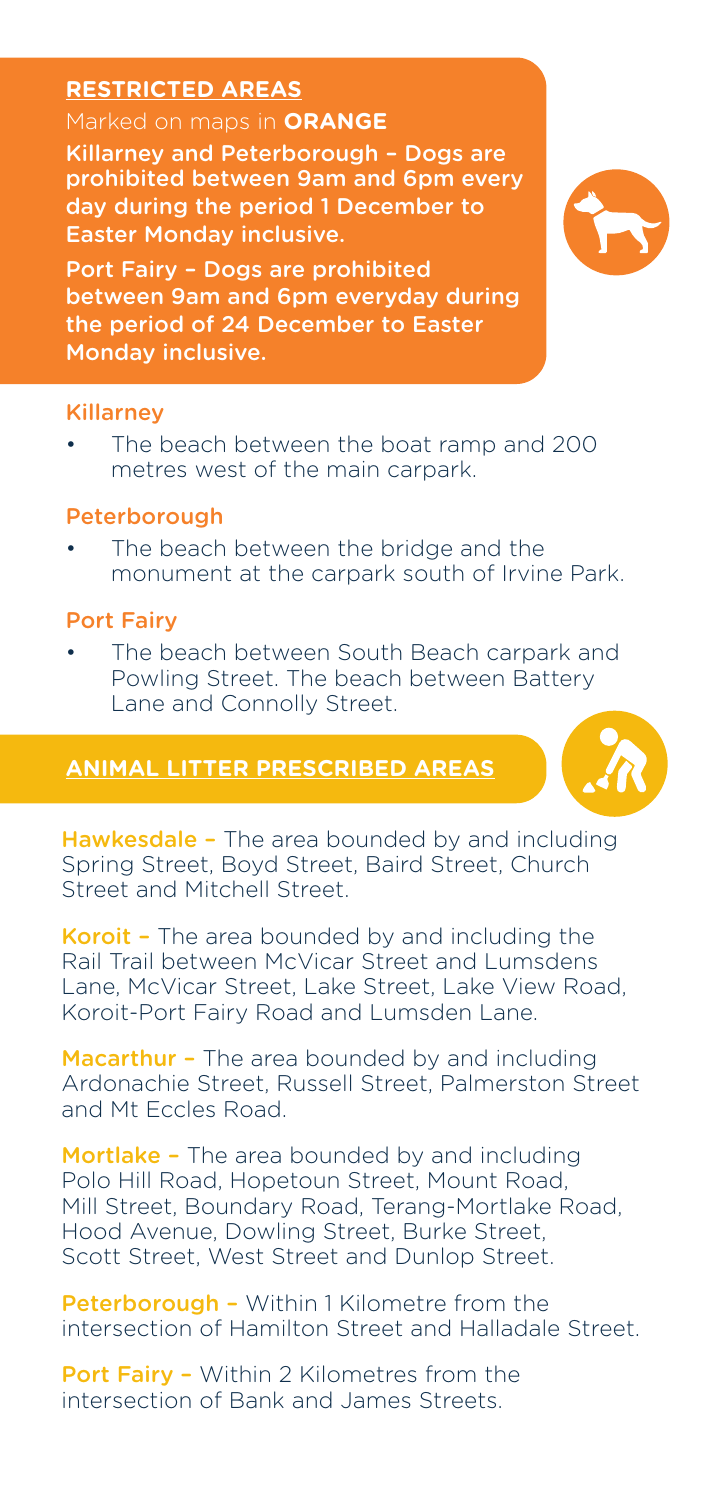#### **ON LEASH AREAS**

Marked on maps in **PURPLE**

Dogs must be restrained by a leash when in the following public places



Koroit - The area bounded by and including Irvings Lane, Bourke Avenue, High Street, Commercial Road, Mc Vicar Street, Lake Street, Lake View Road, Koroit - Port Fairy Road and Nine Mile Creek Road.

Macarthur - The area bounded by and including Ardonachie Street, Russell Street, Palmerston Street and Mt Eccles Roads.

Mortlake - The area bounded by and including Polo Hill Road, Hopetoun Street, Mount Road, Mill Street, Boundary Road, Terang-Mortlake Road, Hood Avenue, Dowling Street, Burke Street, Scott Street, West Street and Dunlop Street.

Peterborough - The area bounded by and including Irvine Street, Schomberg Road, Merrett Street, Antares Street, Halladale Street, Dorey Street and Hamilton Street. Including Irvine park and BBQ area.

Port Fairy - The area bounded by and including Ritchie Street, Moyne River, Gipps Street, Regent Street, Albert Street, Villiers Street, O'Reilly Street, Campbell Street, Aitkins Street and Victoria Street. This area is also bounded by but excludes East Beach, Martins Point, King George Square, Battery Hill, Powling Street Wetlands, Gardens Caravan Park and Botanic Gardens.

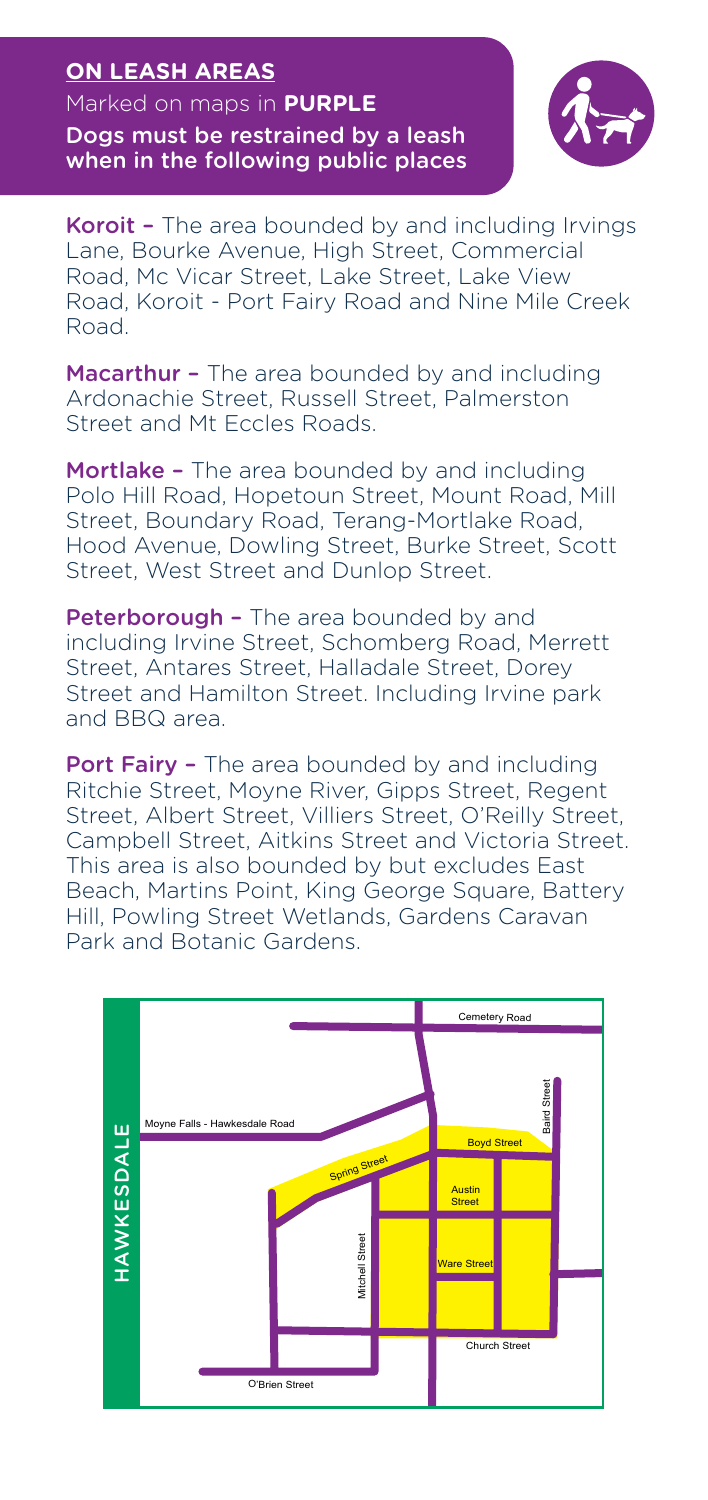

\*All streets and public places in Port Fairy are within the Animal Litter Prescribed Area.

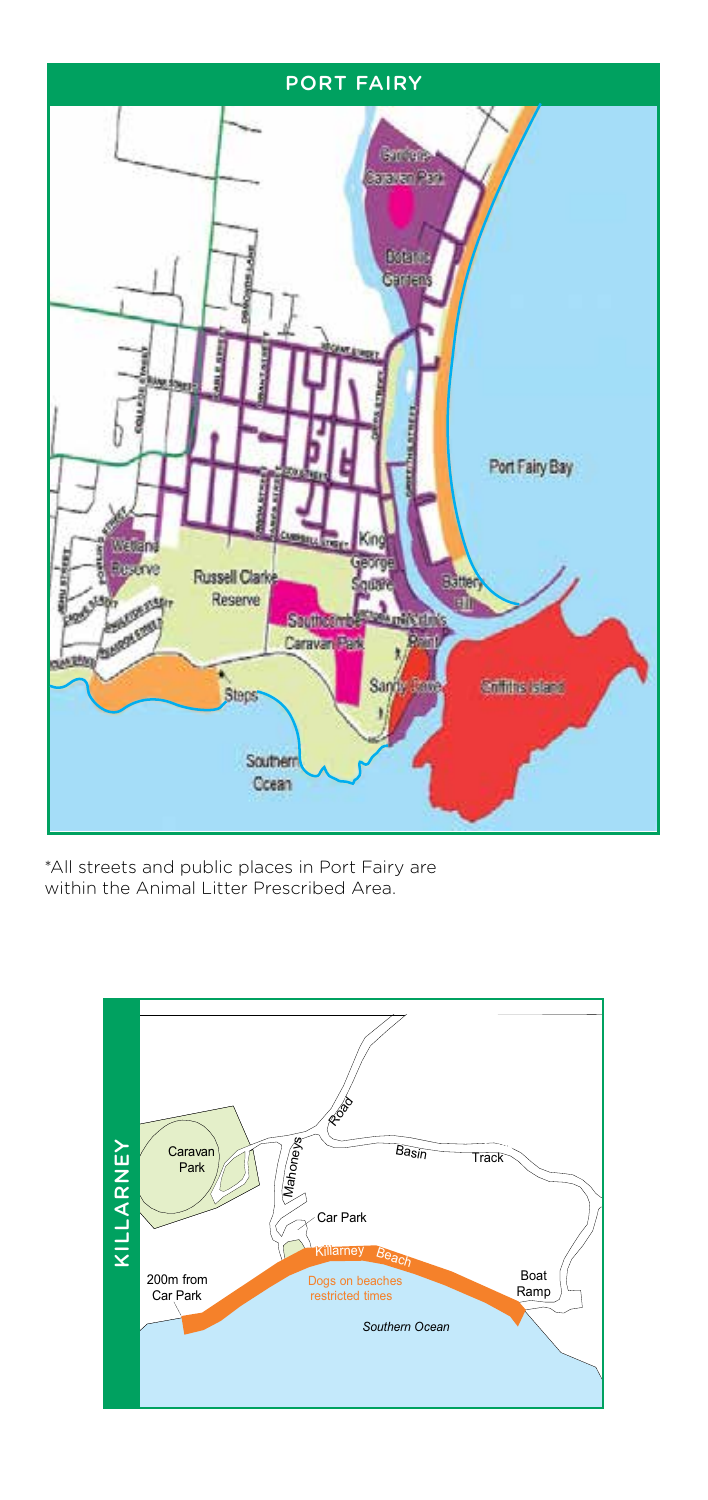



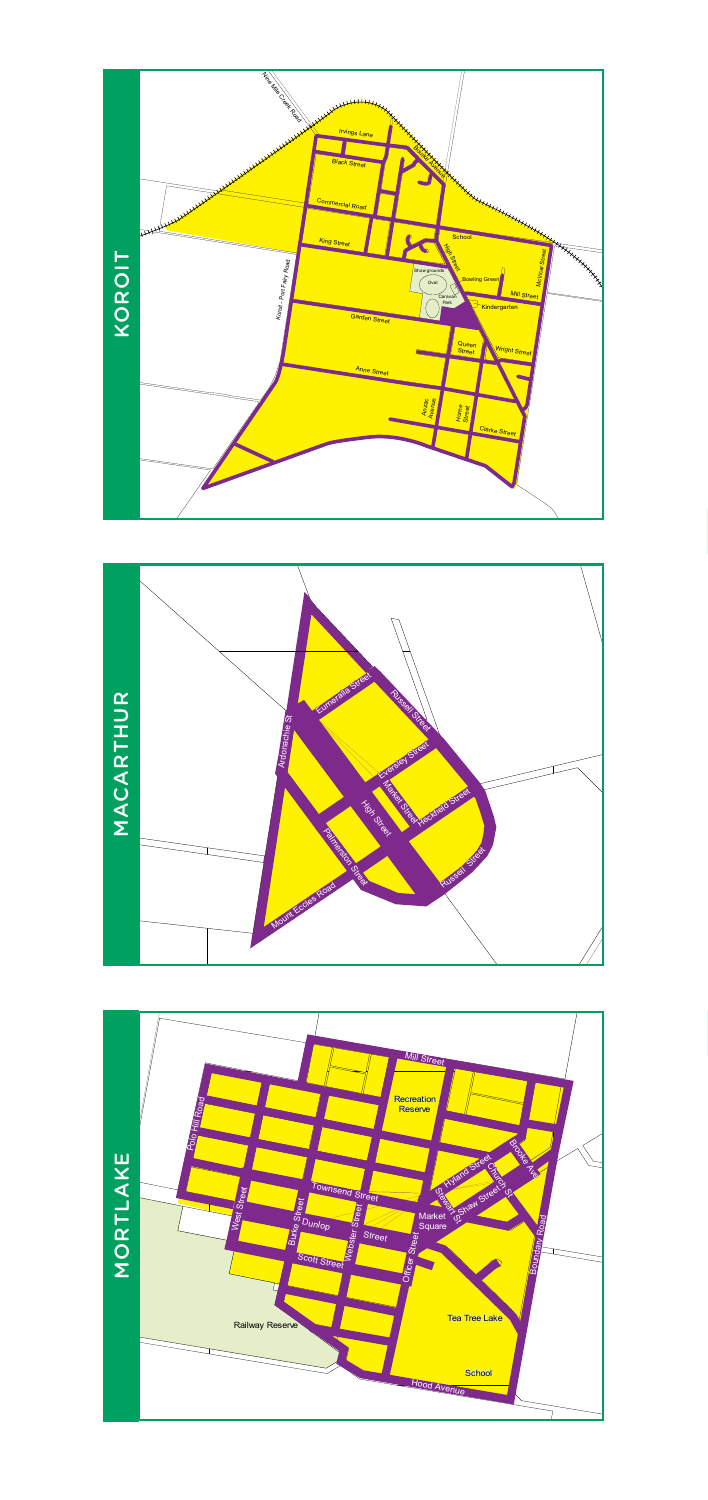

#### **RESPONSIBLE DOG OWNERSHIP**

#### Dog attacks

- Dog owners are legally and financially responsible if their dog attacks or bites a person or animal outside their property. It is law that safe access be provided to the front door of your house.
- Secure fencing and safe visitor access to the front door should be provided.
- A magistrates' court can order the destruction of a dog involved in a dog attack.
- Never leave young children unsupervised with dogs.
- If you can't control your dog by voice command, your dog should be on a leash at all times when in public places.

#### **HOODED PLOVER NESTS - MANDATORY LEASHING**

Mandatory leashing of dogs within 50m of marked Hooded Plover nest sites is required between Connolly Street and Anna Catherine Drive, Port Fairy. On the spot fines of \$200 apply.